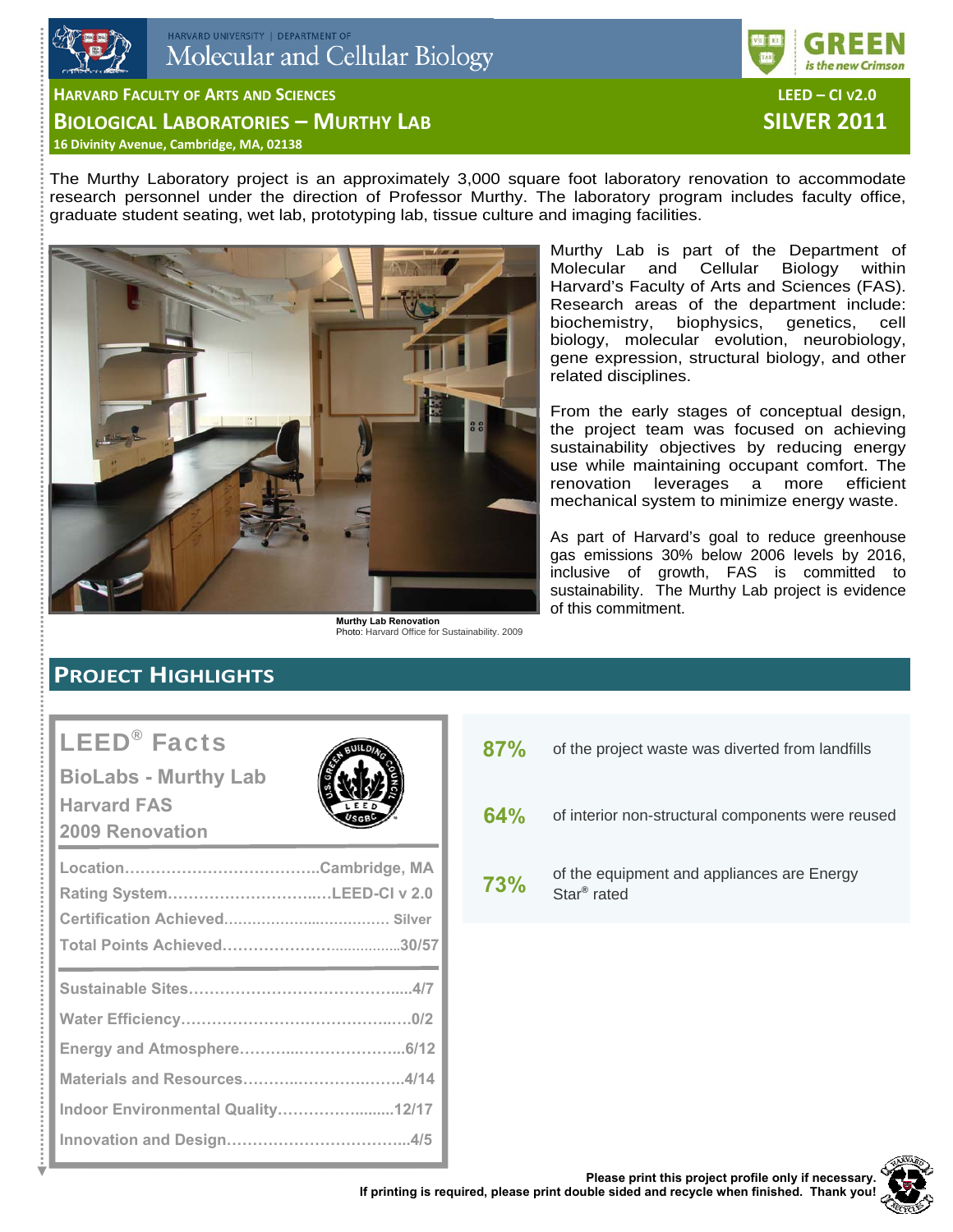

## **PROJECT OVERVIEW**

### **MURTHY LAB RENOVATION FLOOR PLAN & LEED**



**Murthy Lab LEED Boundary**  Drawing: Perkins + Will, 2009



# **PROJECT TEAM**

| Owner                               | Department of Molecular and Cellular Biology                             |
|-------------------------------------|--------------------------------------------------------------------------|
| <b>Project</b><br><b>Manager</b>    | <b>FAS Capital Projects</b>                                              |
| <b>Architect</b>                    | Perkins + Will                                                           |
| Contractor                          | <b>Shawmut Design and Construction</b>                                   |
| <b>HVAC</b><br><b>Engineer</b>      | Rist-Frost-Shumway Engineering                                           |
| Commissioning<br><b>Authority</b>   | Rist-Frost-Shumway Engineering                                           |
| <b>Sustainability</b><br>Consultant | Harvard University,<br>Office for Sustainability Green Building Services |

**Murthy Lab Office**  Photo: Harvard Office for Sustainability, 2009

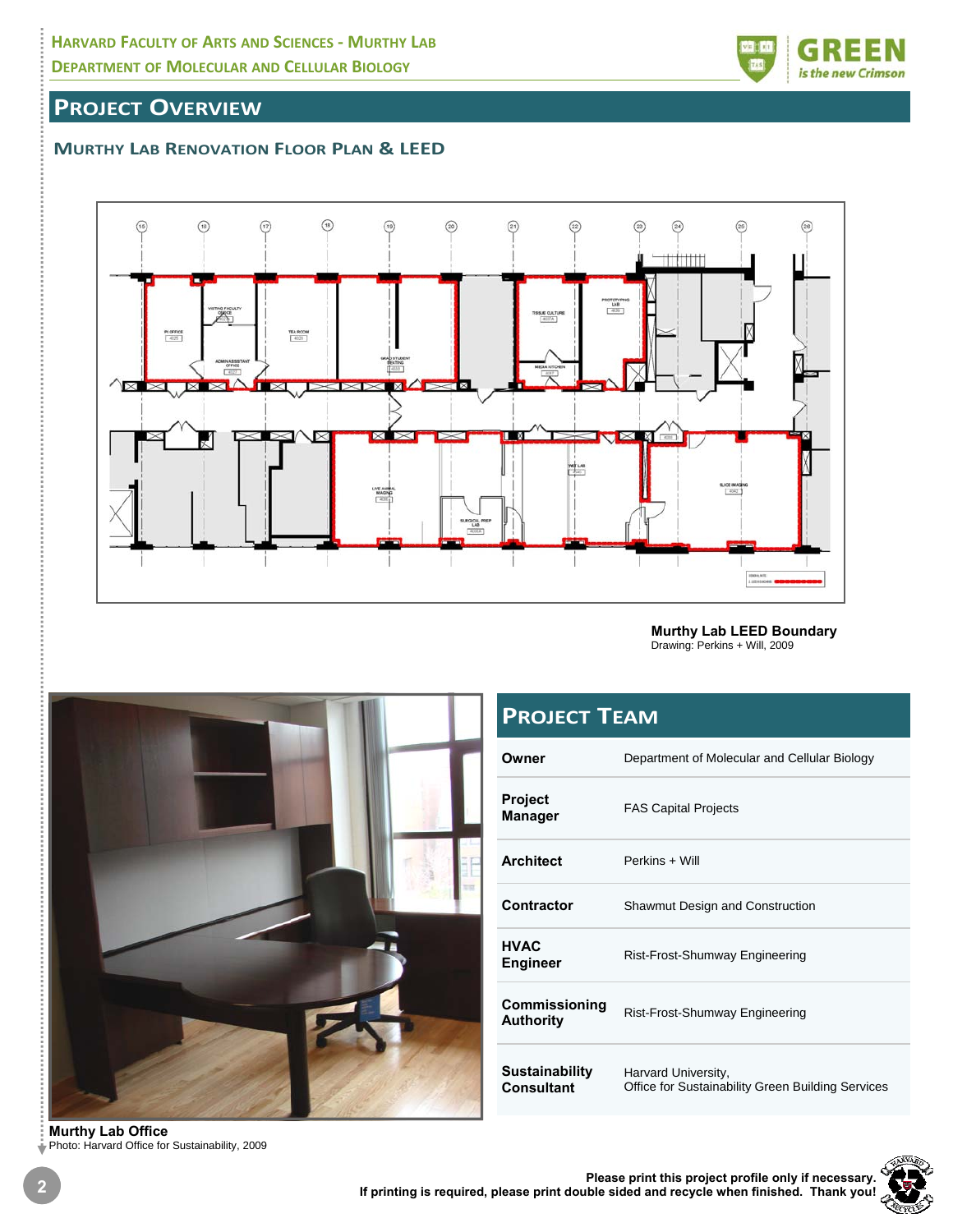### **HARVARD FACULTY OF ARTS AND SCIENCES ‐ MURTHY LAB DEPARTMENT OF MOLECULAR AND CELLULAR BIOLOGY**



### **PUBLIC TRANSPORTATION**

The BioLabs Building is located within a quarter mile of 5 MBTA bus stops and 2 Harvard shuttle bus stops. The building footprint is within the bounds of a vibrant urban area, which affords occupants plentiful access to amenities such as restaurants, banks, churches, and retail stores.

| Legend         | <b>Service Name or Bus Stop</b> | <b>Distance</b><br><b>From Site</b> | Line Name/<br>Number or<br>Service<br>type |  |
|----------------|---------------------------------|-------------------------------------|--------------------------------------------|--|
| 1              | Kirkland St @ Kirkland Place    | 0.13                                |                                            |  |
| $\overline{2}$ | Kirkland St & Summer Rd.        | 0.14                                | 86                                         |  |
| 3              | Kirkland St & Quincy St.        | 0.14                                |                                            |  |
| 4              | Kirkland St & Towbridge St.     | 0.22                                |                                            |  |
| 5              | Cambridge St @ Prescott St      | 0.23                                | 69                                         |  |
| A              | <b>Memorial Hall</b>            | 0.15                                | <b>Quad Express</b><br>and                 |  |
| в              | Maxwell Dworkin                 | 0.12                                | <b>Mather Express</b>                      |  |
| α              | Harvard Yard Child Care Center  | 0.07                                | Daycare                                    |  |
| β              | Church of the New Jerusalem     | 0.2                                 | Place of wor-<br>ship                      |  |
| ۷              | Queens Head pub                 | 0.19                                | Restaurant                                 |  |
| δ              | Shady Hill Square               | 0.25                                | Park                                       |  |

#### **BUS STOPS AND SERVICES WITHIN 1/4 MILE OF MURTHY LAB**



# **FAS GREEN LABS**

The FAS Green Labs Program works with researchers, staff, faculty, and building managers to implement sustainable practices and technologies in the FAS lab buildings. Because of the resource intensity of lab science and the unique conditions and requirements in each individual lab, lab sustainability approaches must be made from both a buildingwide perspective, as well as a granular perspective aimed at identifying local opportunities at the lab level. FAS Green Labs Program initiatives, with the support of paid lab sustainability representatives, help mitigate resource intensity, while respecting the resource demands of science.

#### **Lab Sustainability Assessments:**

The Lab Sustainability Assessment program, a component of FAS Green Labs, operates under the conviction that scientific research can be conducted in more environmentally sustainable ways without adversely impacting research quality. By involving researchers in the process of assessing potential sustainability opportunities, the program aims to share best practices regarding lab energy efficiency, lab water efficiency, lab material recycling, lab material procurement, and toxic waste reduction/prevention.

#### **Key Energy Conservation Measures (ECMs):**

- Installing occupancy sensors on lights
- $\triangleright$  Setting back building temperatures and ventilation rates slightly at night
- Replacing inefficient lighting
- $\triangleright$  Converting constant volume fume hoods into variable volume fume hoods



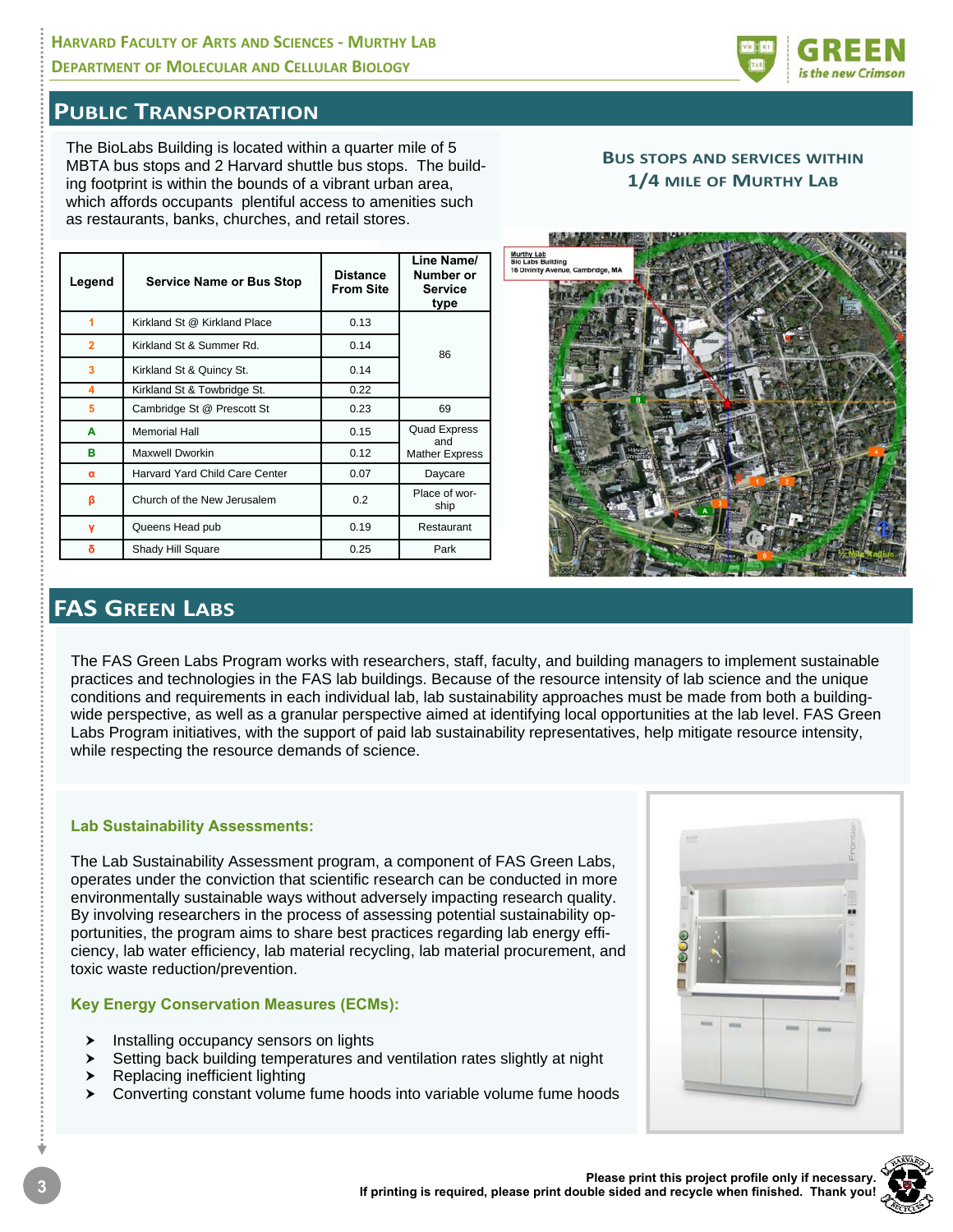

### **ENERGY EFFICIENCY**

Harvard Faculty Arts and Sciences has committed, along with Harvard University as a whole, to reduce greenhouse gas emissions 30% below 2006 levels by 2016, inclusive of growth. Therefore energy efficiency was a main goal of this renovation project.

#### **MECHANICAL SYSTEMS**

**Building Automation System:** All automatic temperature controls are direct digital control (DDC). Automatic controls provide energy savings based on system zoning, scheduling, occupied/unoccupied setbacks and demand control ventilation. This system monitors carbon dioxide  $(C_0)$ sensors throughout the building and modulates the air handling unit return, exhaust and outdoor air dampers as required to maintain the  $CO<sub>2</sub>$  set-point for demand control ventilation.

#### **Occupancy-Based Ventilation and Occupancy:**

Occupancy sensors are used to allow for the reduction of exhaust and makeup air rates. Ventilation fluctuates based on detected occupancy or vacancy.

**Heat Recovery:** A heat recovery unit was added to the air handler to increase outdoor air for ventilation from 25% of total air volume to 50% of total air volume.

**Plug Loads:** Energy Star equipment was selected for all eligible equipment, which includes three computers and a commercial refrigerator.

**Commissioning:** The mechanical and electrical systems were fully commissioned by a third-party, which helps ensure that all energy-related systems were installed in accordance with the manufacturer's specifications and operating efficiently prior to occupancy.



### **ELECTRICAL SYSTEMS**

**OCCUPANCY SENSORS** All lighting fixtures within the project scope are capable of adjusting lighting levels based on occupancy. The sensors are motion activated and the more movement in a space the brighter the lights will become. All corridor fixtures are controlled via ceiling-mounted occupancy control sensors. These occupancy controls sensors also include a photocell in the sensor that will shut off fixtures if they sense enough daylight.

**DAYLIGHT SENSORS AND DIMMING BALLASTS** are capable of dimming lighting in response to the amount of natural light coming through the windows.

**Light Fixtures:** Energy-efficient fluorescent lighting fixtures and lamps were carefully chosen and placed to reduce electricity consumption.

**Renewable Energy:** In order to help offset the greenhouse gas emissions, Murthy Laboratory renovation bought 50,000 kilowatt-hours renewable energy certificates (REC). The RECs offset approximately 67,750 pounds of carbon dioxide.



**Lighting Sensor**  Photo: Harvard's Office for Sustainability, 2009

**Ventilation Controls**  Photo: Harvard's Office for Sustainability, 2009

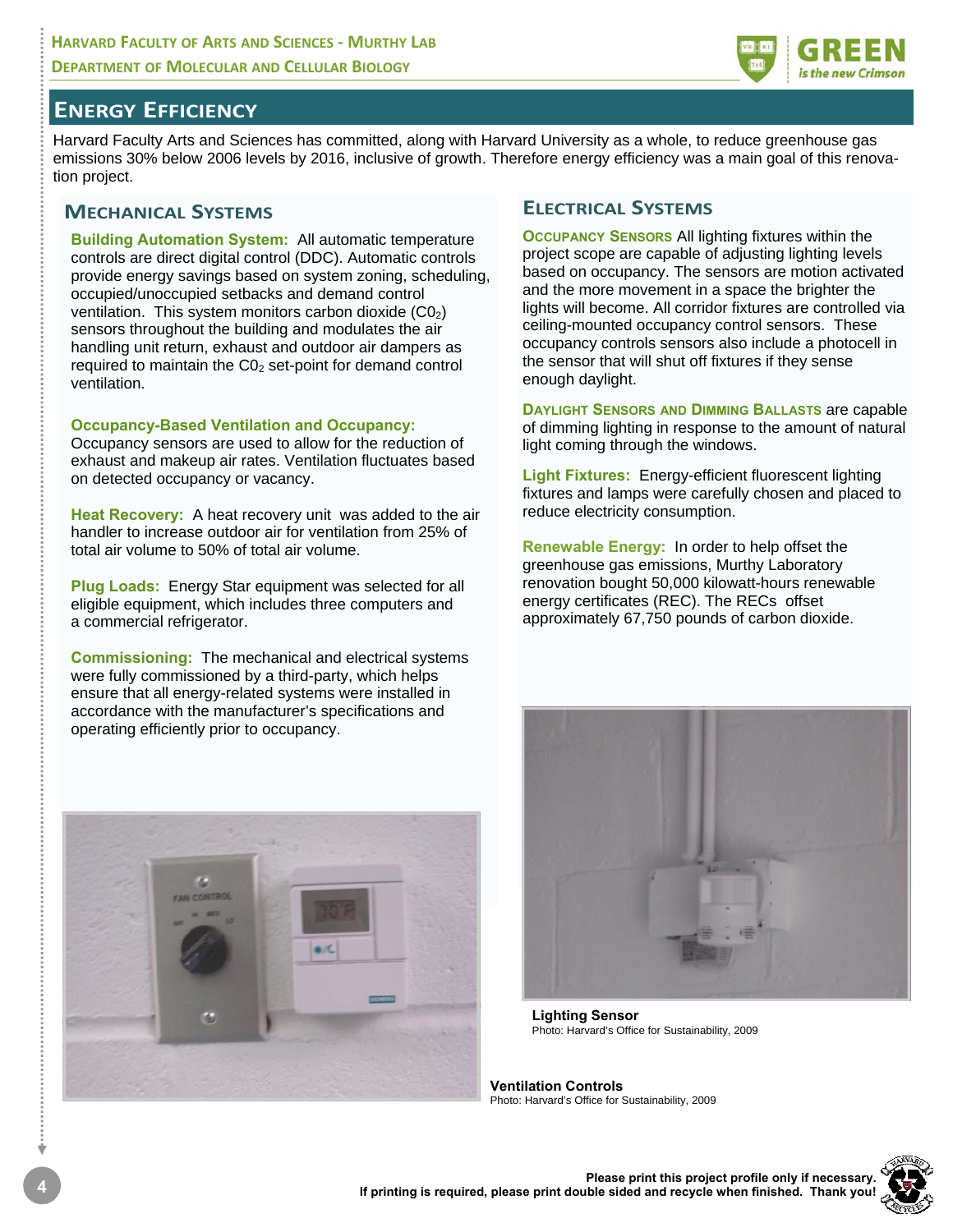#### **HARVARD FACULTY OF ARTS AND SCIENCES ‐ MURTHY LAB DEPARTMENT OF MOLECULAR AND CELLULAR BIOLOGY**



### **INDOOR ENVIRONMENTAL QUALITY**

Harvard Faculty of Arts and Sciences is committed to providing a healthy indoor environment for all occupants. The project team was careful to maintain healthy indoor air quality during construction and to also ensure the space is designed to promote healthy indoor air quality during occupancy.

- **Example of Air Quality During Construction** The building maintained occupancy throughout construction. A comprehensive indoor air quality management plan was implemented during construction to maintain healthy indoor air quality not only for the workers in the space, but for the occupants within the building potentially impacted by operations. For example, all grills and vents were sealed and a HEPA Filtration unit maintained negative pressure to keep any construction debris from migrating outside the work area.
- > Thermal Comfort Survey To ensure comfort, occupants will be surveyed about their thermal comfort at least once per season. FAS Operations will adjust the heating or cooling in the project space as needed.
- h **Composite Wood and Laminate Adhesives** used in the renovation do not have any added Urea Formaldehyde
- h **Systems Furniture** Herman Miller VIVO system furniture is both GREENGUARD Certified and BIFMA X7.1-2005
- **Adhesives and Sealants and Paints and Coatings All interior paints used in the project have low or** zero VOC content. Below are examples of products used in the project.

| <b>Product</b><br>Category               | <b>Product &amp; Manufacturer</b>   | <b>VOC</b><br>Content (g/l) | <b>VOC</b><br>Limit $(q/l)$ | <b>Standard</b>   |
|------------------------------------------|-------------------------------------|-----------------------------|-----------------------------|-------------------|
| Paints &<br>Coatings                     | > Benjamin Moore EcoSpec Primer 231 | 0.0                         | 50                          | GS-11             |
|                                          | > Benjamin Moore EcoSpec Flat 219   | 0.0                         | 50                          | GS-11             |
| <b>Adhesives</b><br>&<br><b>Sealants</b> | > Chapco SS3 Carpet Adhesive        | 0.0                         | 50                          | SCAOMD Rule# 1168 |
|                                          | $\triangleright$ ECO 575 Adhesive   | 0.0                         | 50                          | SCAQMD Rule# 1168 |



**Natural Light**  Photo: Harvard Office for Sustainability

#### **Construction IAQ Measures Implemented During Construction**

**HVAC Protection:**  Ductwork sealed throughout Construction/preoccupancy



**Pathway Interruption**  Exhaust filtered and direct to outside



**Daylight and Views:** The laboratory architecture and fenestration provides a connection between indoor and outdoor environment by introducing daylight and views to 89% of the occupied spaces.

**Health and Wellness:** Recent studies have linked having access to views of nature in the workplace to the relief of boredom, anxiety, and stress<sup>1</sup>.

<sup>1</sup> Ulrich, R. S. Effects of interior design on wellness: theory and recent scientific research. (Journal of Healthcare Design, Vol 3, pp. 97-109, 1992)